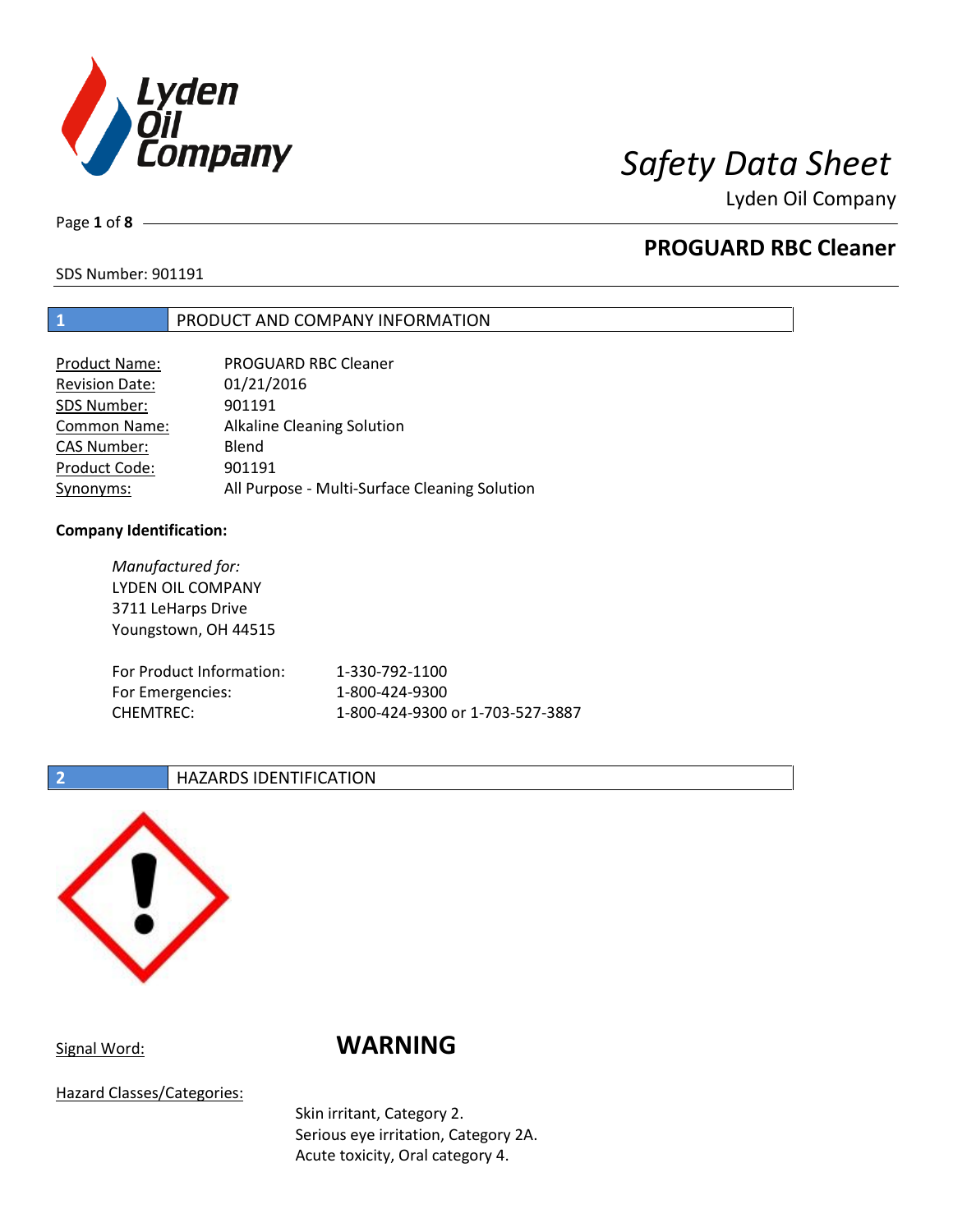

| Page 2 of $8 -$                 |                                                                       |
|---------------------------------|-----------------------------------------------------------------------|
|                                 | <b>PROGUARD RBC Cleaner</b>                                           |
| <b>SDS Number: 901191</b>       |                                                                       |
| Hazard Statement(s):            |                                                                       |
|                                 | H302: Harmful if swallowed.                                           |
|                                 | H316: Causes mild skin irritation.                                    |
|                                 | H319: Causes serious eye irritation.                                  |
| <b>Precaution Statement(s):</b> |                                                                       |
|                                 | P101: If medical advice is needed, have product container or label at |
|                                 | hand.                                                                 |
|                                 | P102: Keep out of reach of children.                                  |
|                                 | P103: Read label before use.                                          |
|                                 | P262: Do not get in eyes, on skin, or on clothing.                    |
|                                 | P280: Wear protective gloves/protective clothing/eye protection/face  |
|                                 | protection.                                                           |
|                                 | P301+310: IF SWALLOWED: Immediately call a POISON                     |
|                                 | CENTER/doctor.                                                        |
|                                 | P302+352: IF ON SKIN: Wash with plenty of water for several minutes.  |
|                                 | P305+351+338: IF IN EYES: Rinse cautiously with water for several     |
|                                 | minutes. Remove contact lenses if present and easy to $do$ – continue |
|                                 | rinsing.                                                              |
|                                 | P337+313: If eye irritation persists get medical advice/attention.    |
| Other Hazard Statement(s):      |                                                                       |
|                                 | -NFPA Ratings:                                                        |
|                                 | Health = $1$                                                          |
|                                 | $Fire = 0$                                                            |
|                                 | Reactivity = $0$                                                      |
|                                 |                                                                       |

## Ingredients:

**3 COMPOSITION** / INFORMATION ON INGREDIENTS

*Mixture of the substances listed below with nonhazardous additions.*

| <b>Chemical Name</b>            | <b>CAS Number</b> | Percentage |
|---------------------------------|-------------------|------------|
| Water                           | 7732-18-5         | >70        |
| Nonionic Surfactant Blend       | Proprietary       | $1 - 10$   |
| Di-Propylene Glycol Ether Blend | Proprietary       | $1 - 5$    |
| Sequestering agent              | Proprietary       | $1 - 5$    |
| Sodium Metasilicate             | 6834-92-0         | ${<}1$     |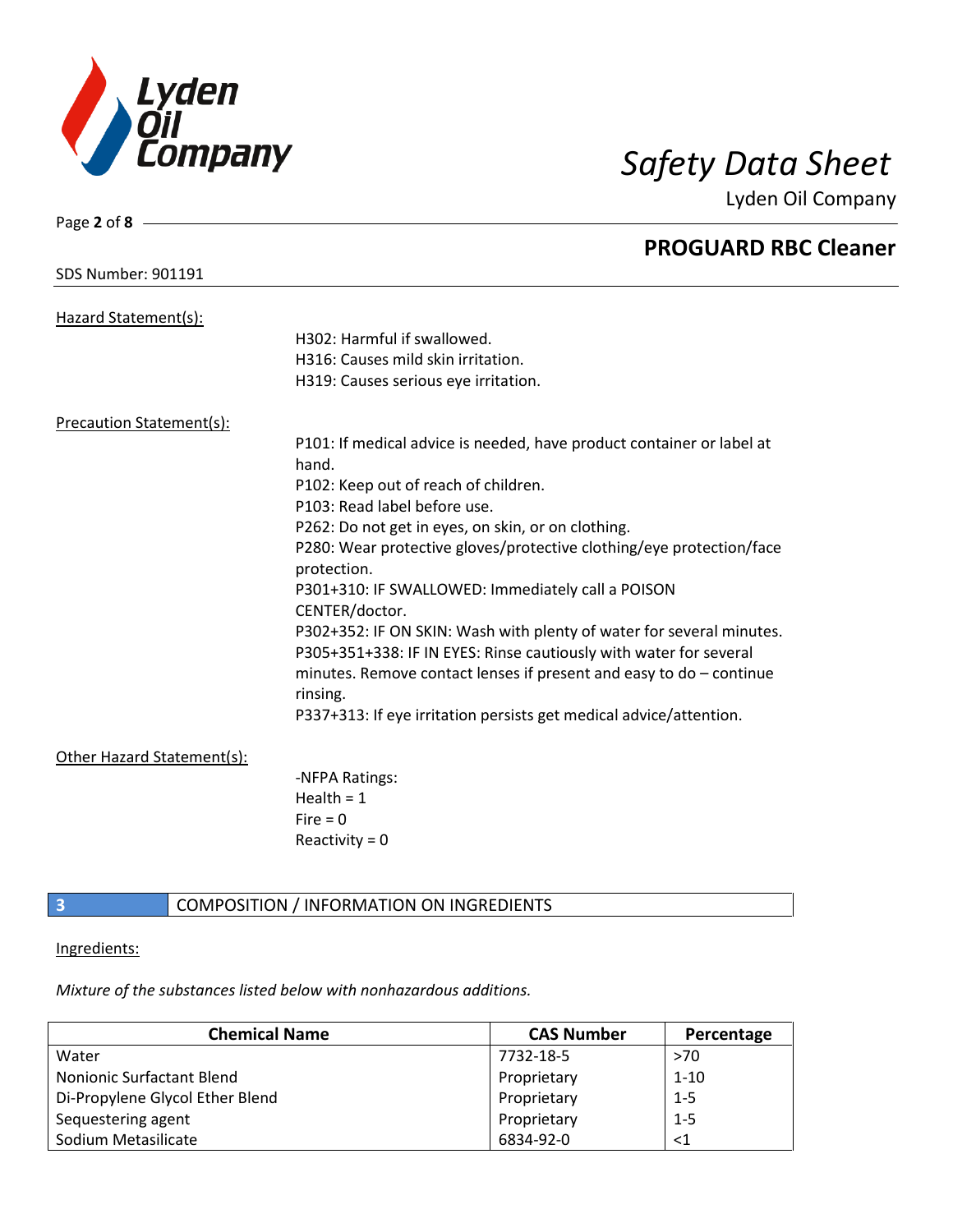

SDS Number: 901191

Page **3** of **8**

 $\overline{\phantom{a}}$ 

 $\overline{\phantom{a}}$ 

**PROGUARD RBC Cleaner**

*\*Any concentration shown as a range is to protect confidentiality or is due to batch variation.*

| 4                               | <b>FIRST AID MEASURES</b>                     |                                                                                                         |
|---------------------------------|-----------------------------------------------|---------------------------------------------------------------------------------------------------------|
|                                 | Description of First Aid Measures:            |                                                                                                         |
| Inhalation:                     |                                               | Ensure supply of fresh air.                                                                             |
| Skin Contact:                   |                                               | Remove all contaminated clothing immediately. Rinse area for several<br>minutes with water.             |
| Eye Contact:                    |                                               | Rinse cautiously with water for a few minutes. Remove contact lenses<br>if any then continue flushing.  |
| Ingestion:                      |                                               | Do not induce vomiting. If person is conscious give 1-2 glasses of<br>water and seek medical attention. |
|                                 | Symptoms and Effects, both acute and delayed: | No further relevent data available.                                                                     |
| <b>Recommended Actions:</b>     |                                               | Treat symptomatically. Call a doctor or poison<br>control center for guidance.                          |
| 5                               | FIRE FIGHTING MEASURES                        |                                                                                                         |
|                                 | Recommended Fire-Extinguishing Equipment:     | Use water, dry powder, foam, or carbon dioxide fire<br>extinguishers.                                   |
| Possible Hazards During a Fire: |                                               | None known.                                                                                             |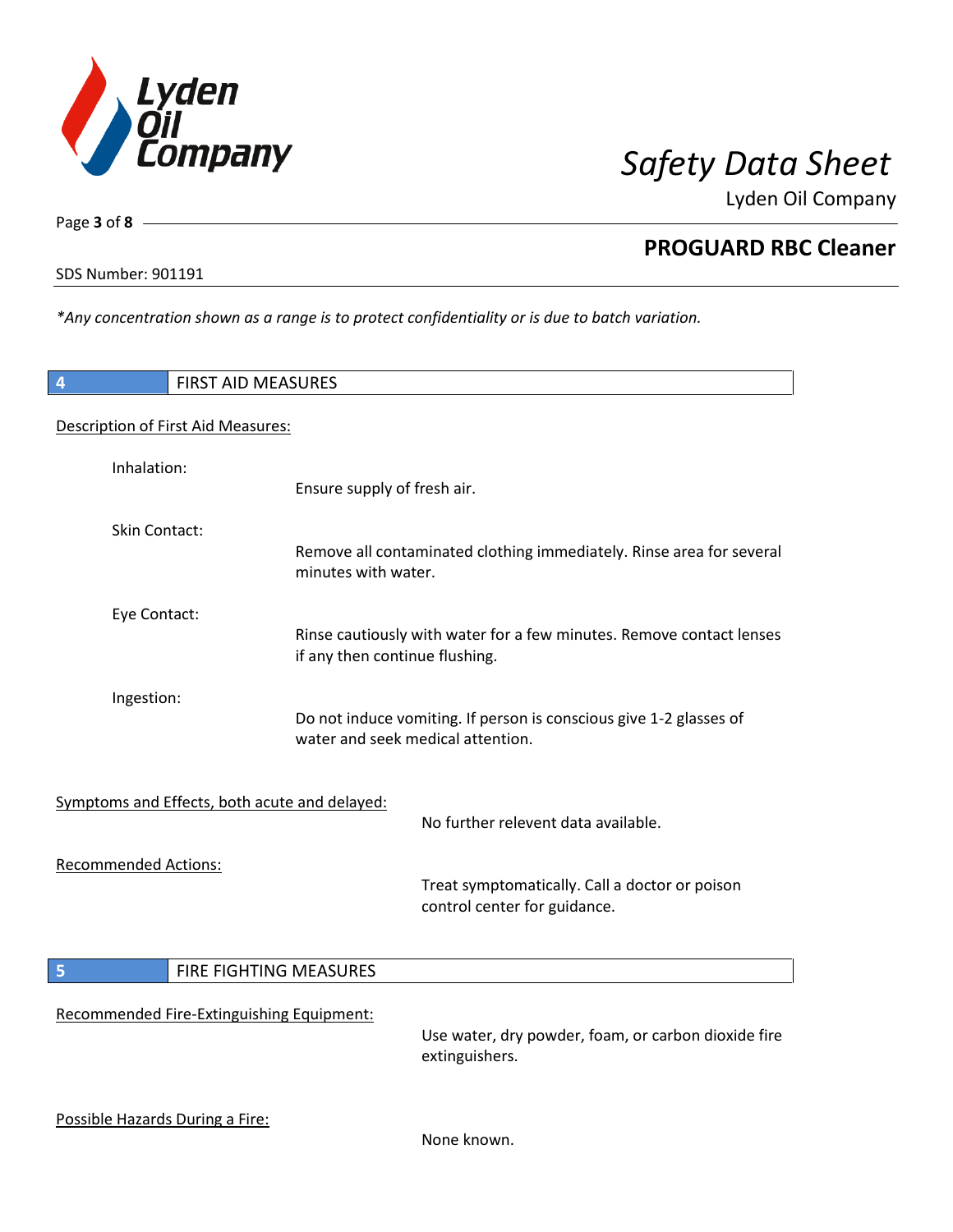

Lyden Oil Company

SDS Number: 901191

Page **4** of **8**

Recommendations to Firefighters:

Proper protective equipment including breathing apparatus.

| 6<br>ACCIDENTAL RELEASE MEASURES  |                                                       |  |
|-----------------------------------|-------------------------------------------------------|--|
| <b>Personal Precautions:</b>      |                                                       |  |
|                                   | Avoid eye contact. Avoid repeated or prolonged        |  |
|                                   | skin contact.                                         |  |
|                                   | Personal protective equipment must be worn.           |  |
|                                   | Avoid contact with skin, eyes or clothing.            |  |
| <b>Emergency Procedures:</b>      |                                                       |  |
|                                   | Contain spilled material, collect in suitable and     |  |
|                                   | properly labeled containers.                          |  |
|                                   |                                                       |  |
| <b>Environmental Precautions:</b> |                                                       |  |
|                                   | Do not allow to reach sewage system or any water      |  |
|                                   | course.                                               |  |
|                                   | Do not allow to enter ground waters.                  |  |
| Cleanup Procedures:               |                                                       |  |
|                                   | Absorb with liquid-binding material (sand,            |  |
|                                   | diatomite, acid binders, universal binders, sawdust). |  |
|                                   |                                                       |  |
| <b>HANDLING AND STORAGE</b>       |                                                       |  |

|                              | ,,,,,,,,,,,,,,,,,,,,,,,,,, |                                                                                                                                                           |
|------------------------------|----------------------------|-----------------------------------------------------------------------------------------------------------------------------------------------------------|
| <b>Handling Precautions:</b> |                            |                                                                                                                                                           |
|                              |                            |                                                                                                                                                           |
|                              |                            | Use with adequate ventilation. Avoid breathing                                                                                                            |
|                              |                            | dusts, mists, and vapors. Do not get in eyes, on skin,<br>or on clothing. Wear eye protection and protective<br>clothing. Wash thoroughly after handling. |
| Storage Requirements:        |                            |                                                                                                                                                           |
|                              |                            | Keep container tightly sealed and stored in a dry,<br>cool place.<br>Keep away from sources of ignition.                                                  |
|                              |                            |                                                                                                                                                           |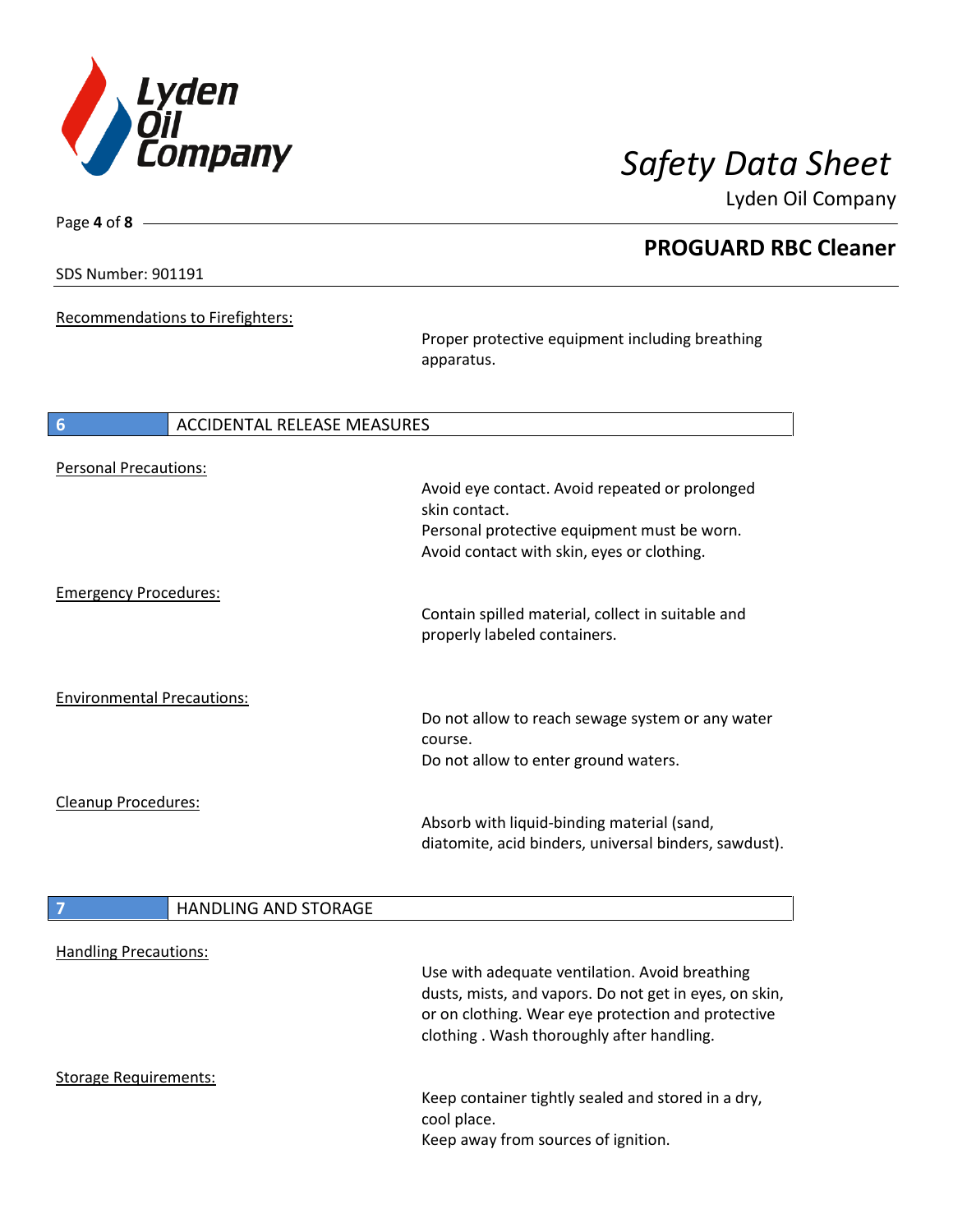

Lyden Oil Company

SDS Number: 901191

Page **5** of **8**

# **8** EXPOSURE CONTROLS / PERSONAL PROTECTION Exposure Limits: The product does not contain any relevant quantities of materials with critical values that have to be monitored at the workplace. Engineering Controls: All ventilation should be designed in accordance

with OSHA standard (29 CFR 1910.94).

Personal Protective Equipment:

Keep away from foodstuffs, beverages, and feed. Immediately remove all soiled and contaminated clothing. Wash hands before breaks and at the end of work. Avoid contact with eyes and skin.

Use safety glasses and gloves.

**9 PHYSICAL AND CHEMICAL PROPERTIES** 

| Color:                        | Blue                 |
|-------------------------------|----------------------|
| <b>Physical State:</b>        | Liquid               |
| Odor:                         | Pleasant             |
| Odor Threshold:               | Data not available   |
| pH:                           | $11 - 12$            |
| <b>Melting Point:</b>         | $<$ 32 $\degree$ F   |
| <b>Boiling Point:</b>         | $>212$ °F            |
| <b>Boiling Range:</b>         | Data not available   |
| Flash Point:                  | $>$ 200 $^{\circ}$ F |
| <b>Evaporation Rate:</b>      | Data not available   |
| Flammability:                 | Data not available   |
| Flammability Limits:          | Data not available   |
| Vapor Pressure:               | Data not available   |
| Vapor Density:                | Data not available   |
| <b>Relative Density:</b>      | 1.00-1.03            |
| Solubilities:                 | Soluble in water     |
| <b>Partition Coefficient:</b> | Data not available   |
| Auto-Ignition Temperature:    | Data not available   |
| Decomposition Temperature:    | Data not available   |
| Viscosity:                    | Data not available   |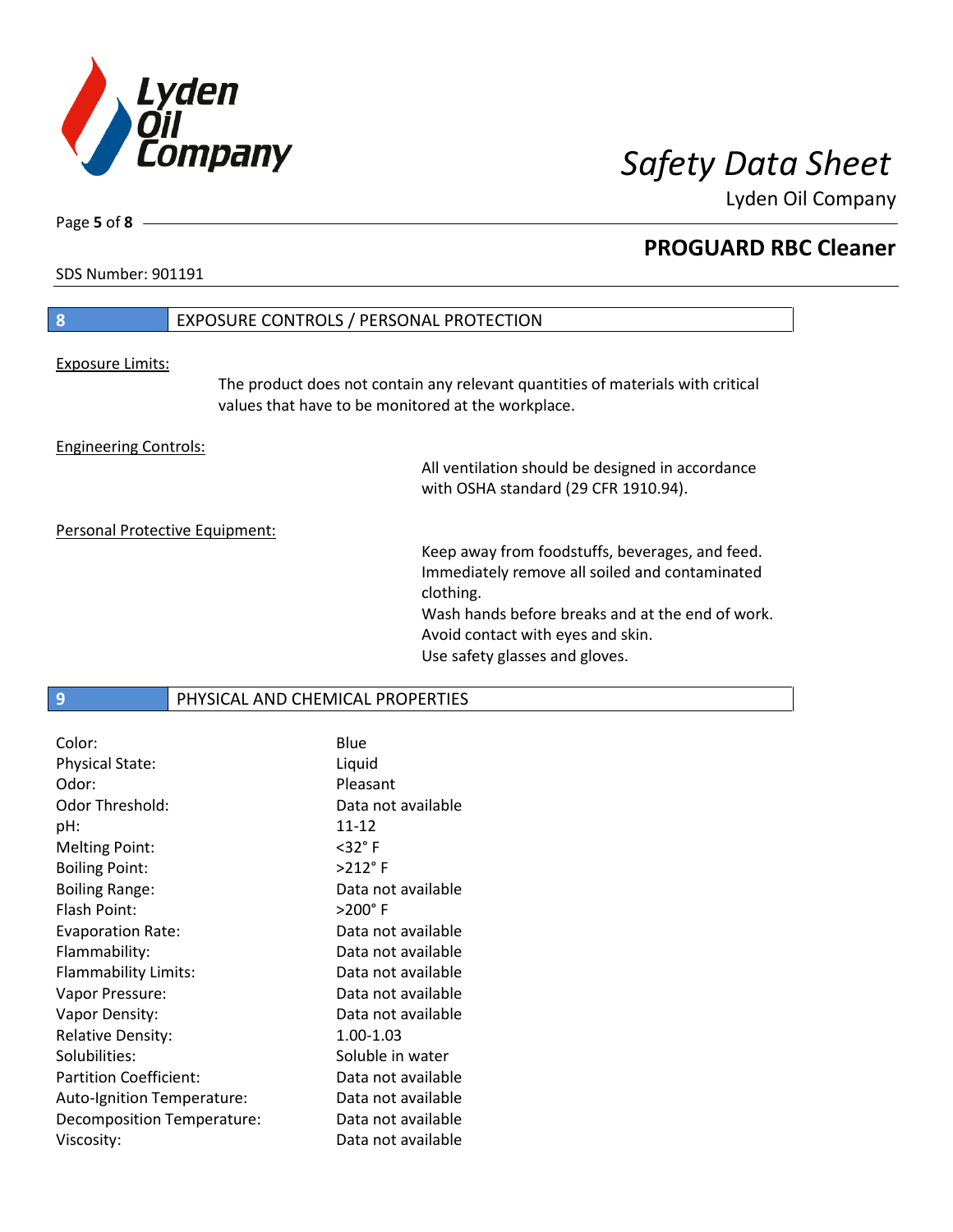

Lyden Oil Company

SDS Number: 901191

Page **6** of **8**

| <b>10</b>                      | <b>STABILITY AND REACTIVITY</b>  |                                                                                                  |
|--------------------------------|----------------------------------|--------------------------------------------------------------------------------------------------|
| Stability:                     |                                  |                                                                                                  |
|                                |                                  | Stable under normal conditions.                                                                  |
| Reactivity:                    |                                  | Not reactive under normal conditions.                                                            |
| <b>Conditions to Avoid:</b>    |                                  |                                                                                                  |
|                                |                                  | None known.                                                                                      |
| <b>Hazardous Reactions:</b>    |                                  | No known hazardous reactions.                                                                    |
| Incompatible Materials:        |                                  |                                                                                                  |
|                                |                                  | Strong oxidizers.                                                                                |
| <b>Decomposition Products:</b> |                                  |                                                                                                  |
|                                |                                  | Hazardous decomposition products are not<br>expected to form.                                    |
| <b>11</b>                      | <b>TOXICOLOGICAL INFORMATION</b> |                                                                                                  |
| Routes of Exposure:            |                                  |                                                                                                  |
|                                |                                  | Skin and eye contact are the primary routes of<br>exposure although exposure may occur following |
|                                |                                  | accidental ingestion.                                                                            |
| <b>Exposure Effects:</b>       |                                  | Skin:                                                                                            |
|                                |                                  | Prolonged or repeated contact with strong forms                                                  |
|                                |                                  | may remove natural oils leading to dryness or rash.<br>Eye:                                      |
|                                |                                  | Produces rapid serious eye irritation.<br>Ingestion:                                             |
|                                |                                  | May be harmful to mucous membranes, mouth,<br>throat and stomach.                                |
|                                |                                  | Inhalation:<br>Concentrated mists may cause discomfort, cough or<br>dizziness.                   |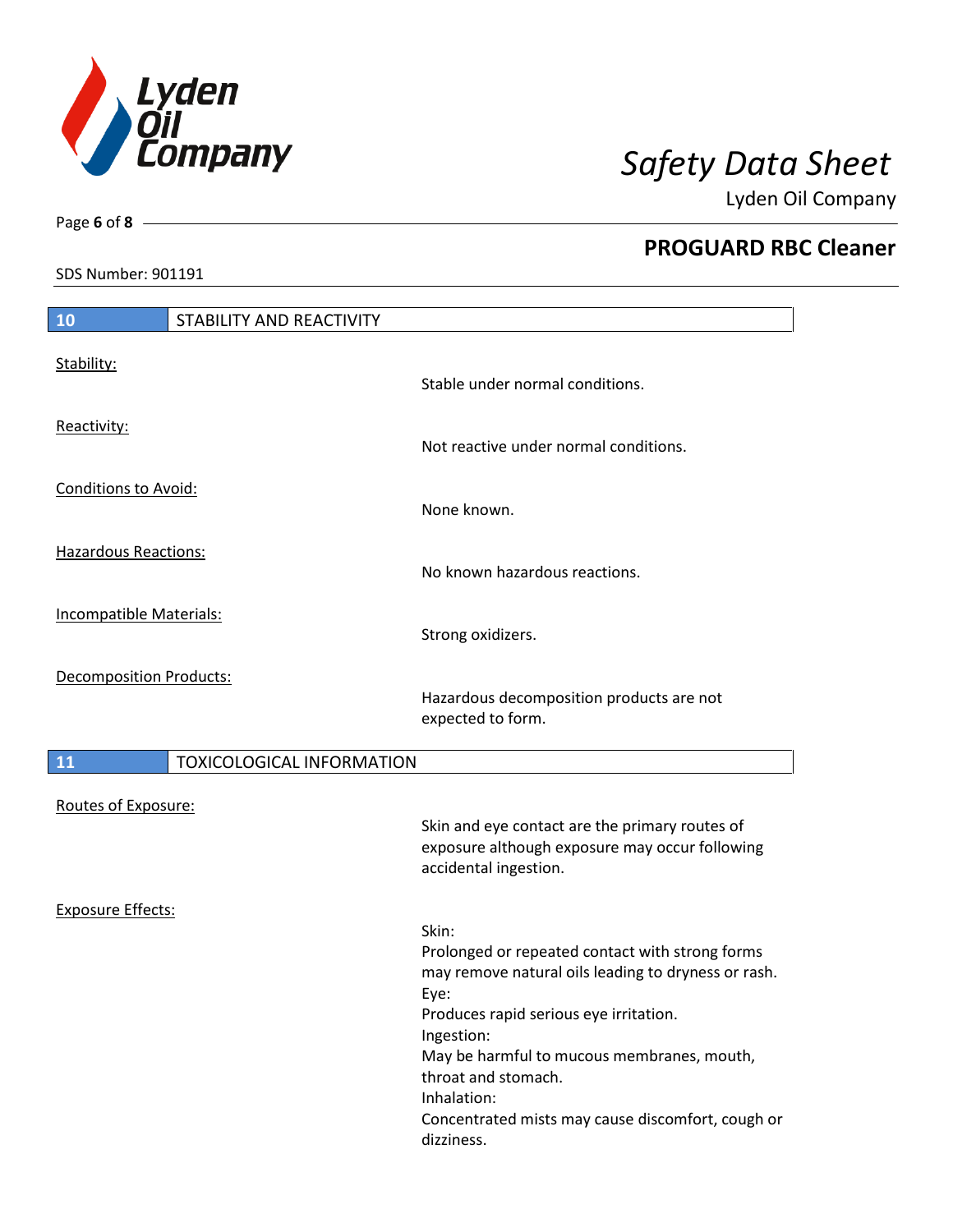

Lyden Oil Company

SDS Number: 901191

Page **7** of **8**

Measures of Toxicity:

No test data available.

Carcinogenic/Mutagenic Precautions:

Non-carcinogenic and not expected to be mutagentic.

## **12** ECOLOGICAL INFORMATION

Ecological Precautions:

Avoid exposing to the environment.

Ecological Effects:

No specific environmental or aquatic data available.

## **13** DISPOSAL CONSIDERATIONS

Disposal Methods:

Disposal Containers:

Use properly approved container for disposal.

Dispose of waste material in accordance with all

Special Precautions:

Do not flush to surface waters or drains.

local, state, and federal requirements.

## **14** TRANSPORT INFORMATION

| UN Number:                     | Data not available |
|--------------------------------|--------------------|
| <b>UN Shipping Name:</b>       | Data not available |
| <b>Transport Hazard Class:</b> | Data not available |
| Packing Group:                 | Data not available |

Environmental Hazards:

Data not available